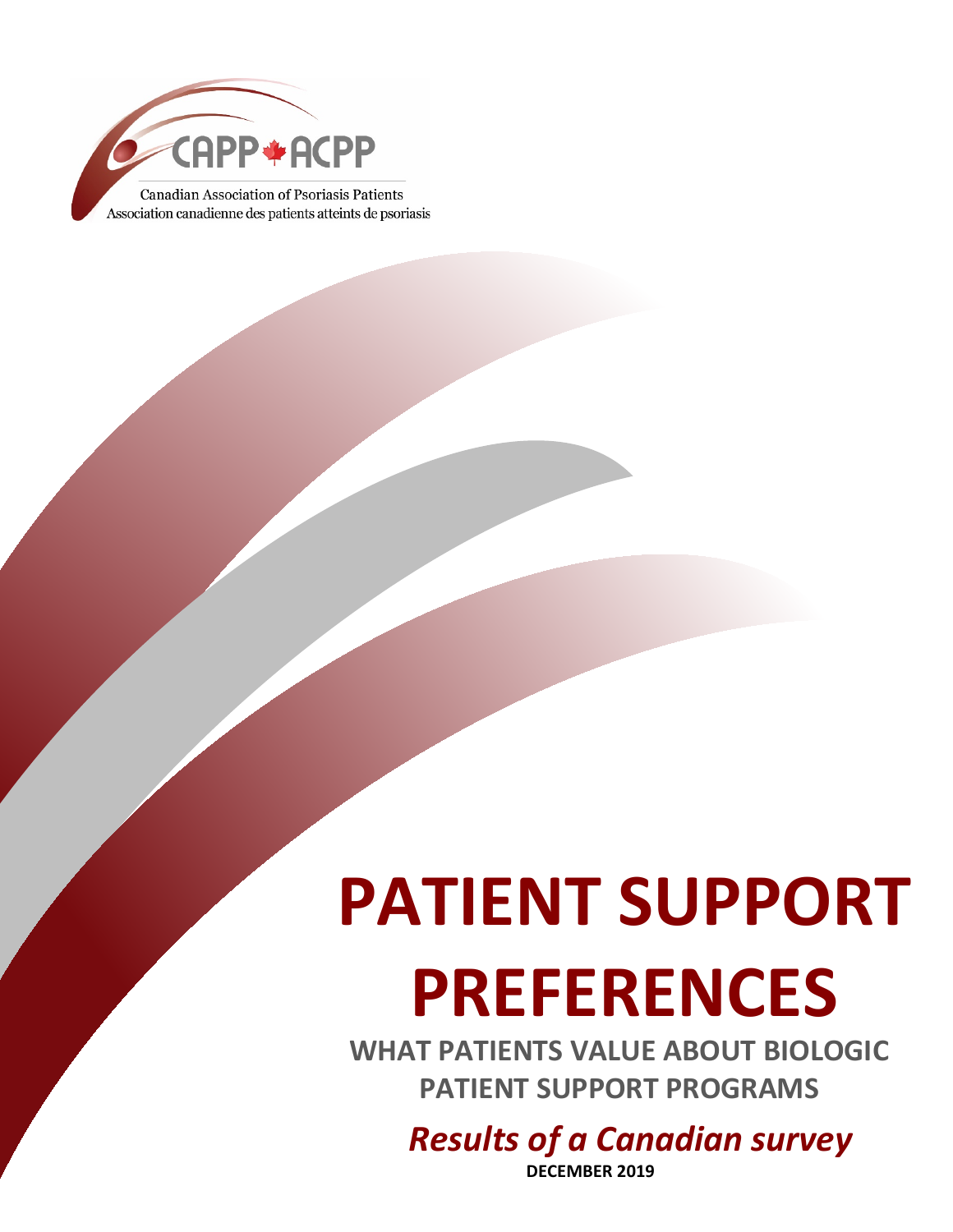### **SURVEY BACKGROUND**

Patient Support Programs (PSPs) are pharmaceutical manufacturer-funded initiatives designed to help patients who have been prescribed a particular medication or treatment. The overarching goal of a PSP is to assist patients in navigating the complexities of their disease journey, including but not limited to available insurance coverage of what are often very expensive treatments. The programs exist for biologics for various dermatological diseases including psoriasis, psoriatic arthritis, chronic idiopathic urticaria, and atopic dermatitis, as well as other health conditions. Such diseases can have a devastating impact on quality of life.

In 2019, the Canadian Skin Patient Alliance conducted an online survey of patients residing in Canada and who formerly or currently take biologics, to better understand their needs and preferences for services and information from PSPs. Given the strong association between patient satisfaction and treatment adherence, it is important to determine whether there are specific offerings that a PSP can provide that would improve health outcomes and quality of life for patients.



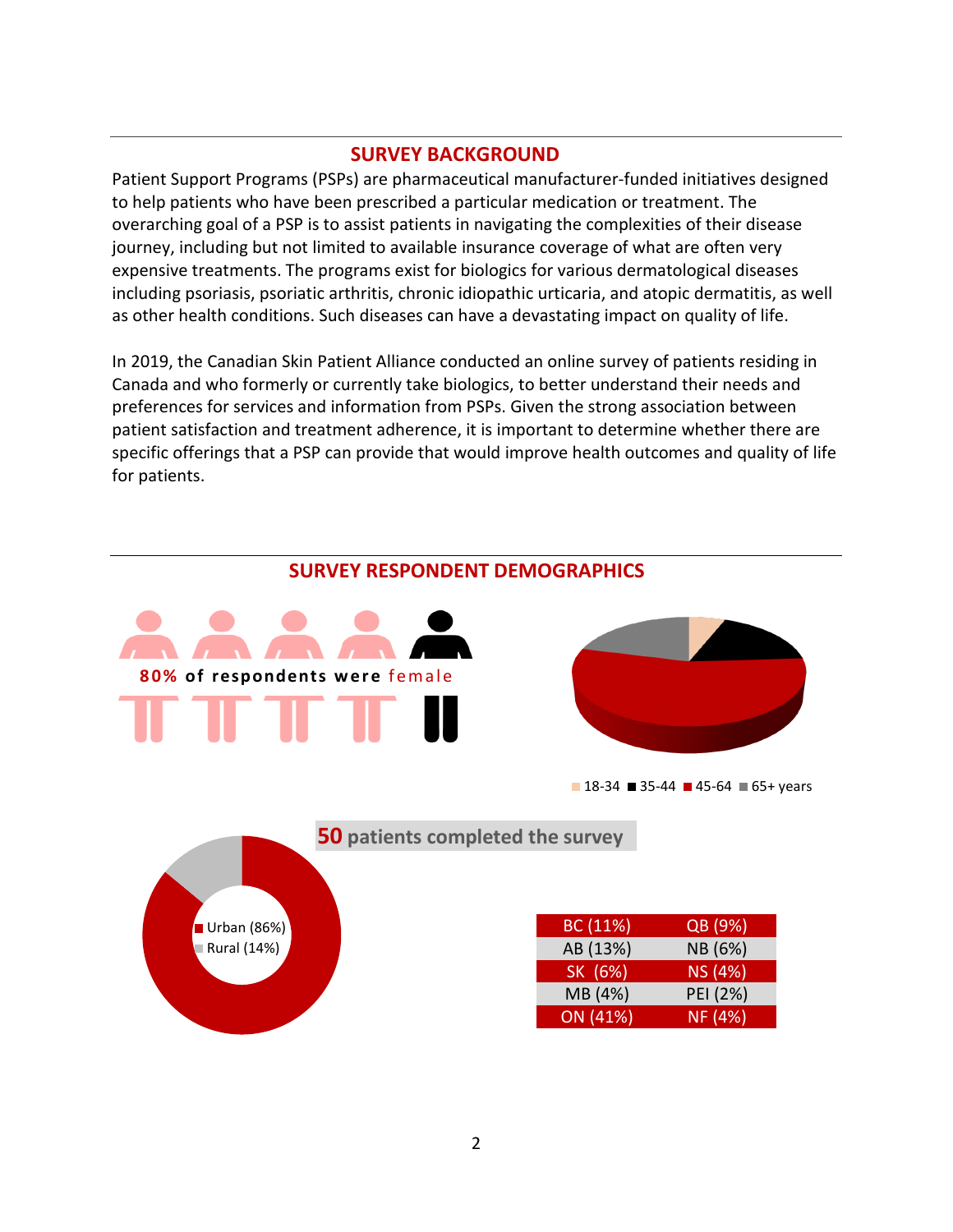# **SURVEY RESULTS**

#### **Survey respondents had the following conditions for which they were prescribed a biologic:**

- 
- •Psoriasis (58%) •Psoriatic arthritis (40%) •Rheumatoid arthritis (16%)
- •Chronic idiopathic urticaria (8%) Hidradenitis suppurativa (6%) Atopic dermatitis (4%)
	-
- 
- 
- 
- •Ankylosing spondylitis (4%) •Inflammatory bowel disease (2%) •Alopecia areata (2%)
	-

| Currently enrolled in PSP | 52%        |
|---------------------------|------------|
| Formerly enrolled in PSP  | 34%        |
| Never enrolled in PSP     | <b>12%</b> |

Survey respondents were asked to value PSP-offered services on a scale of **1** (not at all important) to **10** (very important) at various stages of their health journeys.

#### **SERVICES NEEDED IMMEDIATELY AFTER BEING PRESCRIBED A BIOLOGIC**



## **SERVICES NEEDED SOON AFTER PATIENT HAS BEGUN USING A BIOLOGIC**



*"Better follow-up with a nurse to become aware of what to expect while taking the biologic and how long it may take to be effective and build up in your body."*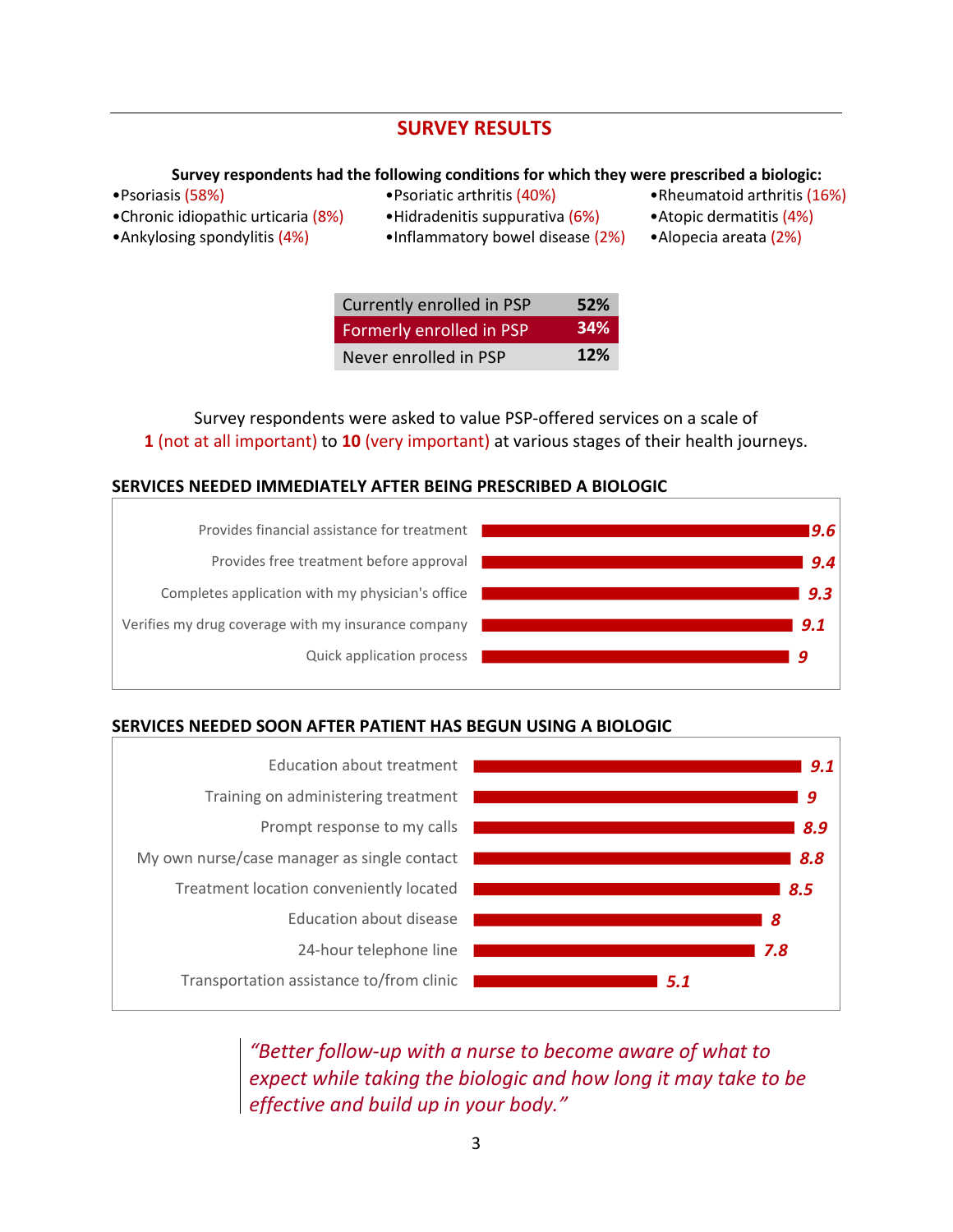### **SERVICES NEEDED AFTER PATIENT HAS BEEN USING A BIOLOGIC FOR SOME TIME**



*"Knowing what to expect if a biologic is no longer working and what the next steps may be depending on a person's health."*

# **RECOMMENDATIONS**

Patients require various supports at different stages of their health journey. When first prescribed a biologic, they are seeking support to ease them through the unfamiliar application and insurance coverage process at a time when they are often overwhelmed by their diagnosis and disease progression. Patients strongly value services that remove the burden of insurance paperwork, provide them with financial support to pay for their expensive and needed

medication, and allow for quick access to the treatment they have been prescribed.

*"Stick-handling the insurance and giving access to the drugs while waiting for the insurance company to give the green light were the most important services."*

#### Once the patient has begun

using a biologic, they place importance on educational services that help them understand the different aspects of their treatment, as well as teach them how to self-administer (if applicable). It is apparent that during this stage, patients continue to have questions about their condition, treatment and the process for their drug costs to be reimbursed, and they appreciate a single point of contact at the PSP who can provide consistency in case management.

Patients using biologics may experience severe side effects, and balancing treatment benefit and risk can be challenging. Throughout their health journey, patients value information and support on managing and minimizing these effects.

In designing their PSPs, manufacturers should pay careful attention to offering services that simplify the reimbursement process for patients, and empower patients to feel informed about

*"Monthly check-ins with a nurse are helpful for people who may not have access in their communities and need reliable answers to their questions and concerns."*

their condition and able to set reasonable expectations about their response to treatment.